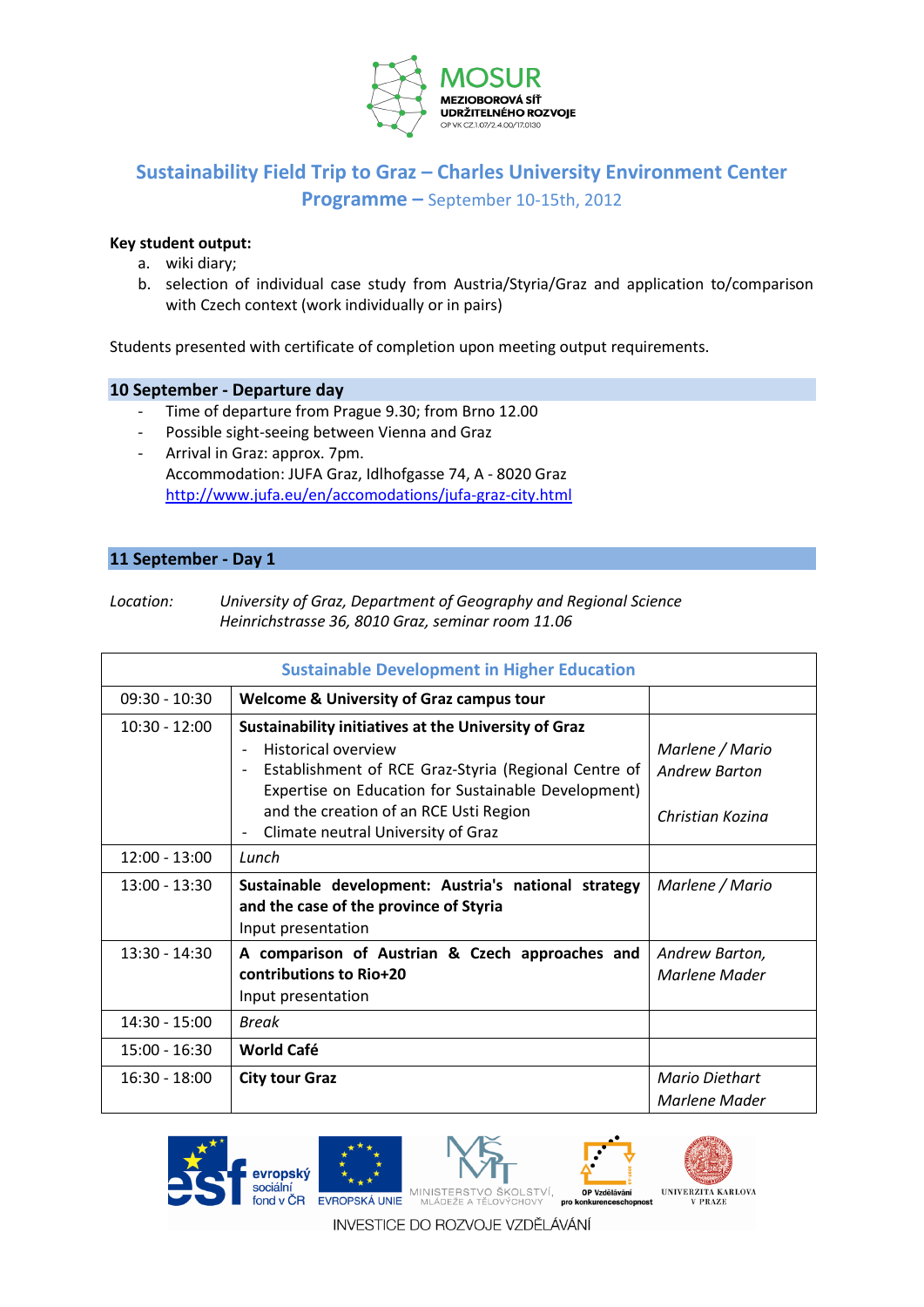

## **12 September - Day 2**

*Excursion to the Styrian Vulkanland*

| <b>Regional and Social Entrepreneurship</b> |                                                                                                                                                                                                           |                 |
|---------------------------------------------|-----------------------------------------------------------------------------------------------------------------------------------------------------------------------------------------------------------|-----------------|
| 09:00                                       | Departure from hostel to Riegersburg castle                                                                                                                                                               |                 |
| $10:00 - 11:00$                             | <b>The Styrian Vulkanland</b><br>Short walk to the Riegersburg castle. Introduction about<br>the history and regional development of the Styrian<br>Vulkanland.                                           | Marlene / Mario |
| $11:00 - 14:30$                             | Zotter chocolate manufactory & edible zoo<br>Visit to the chocolate manufactory as an example of<br>regional and social entrepreneurship<br>Free visit to the edible zoo<br>Free lunch at the manufactory |                 |
| $14:30 - 16:00$                             | Visit to Gölles organic vinegar and schnapps producer                                                                                                                                                     | Guided tour     |
| 16:00                                       | Departure back to the hostel, Graz<br>Approx. arrival time: 17:15                                                                                                                                         |                 |

### **13 September - Day 3**

*Excursion to energy projects in Styria*

| <b>The Energy Road</b> |                                                                                                                                                      |                       |
|------------------------|------------------------------------------------------------------------------------------------------------------------------------------------------|-----------------------|
| 09:00                  | Departure from hostel to Gleisdorf - the solar city                                                                                                  |                       |
| $10:00 - 12:00$        | The energy situation in Austria<br>Introduction about the energy situation in Austria<br>$\qquad \qquad -$<br>Focus on solar energy and photovoltaic | External input        |
| $12:00 - 13:00$        | Lunch                                                                                                                                                |                       |
| $13:00 - 15:00$        | Solar beer brewery                                                                                                                                   | <b>External input</b> |
| 15:00                  | Departure back to the hostel, Graz<br>Approx. arrival time: 15:45                                                                                    |                       |

### **14 September - Day 4**

*Excursion to Upper Styria - Admont and National park Gesäuse*

| <b>Cultural and Regional Development</b> |                                                           |                                                                                                                                     |                                             |
|------------------------------------------|-----------------------------------------------------------|-------------------------------------------------------------------------------------------------------------------------------------|---------------------------------------------|
| 09:00                                    | <b>Departure from hostel to Admont</b>                    |                                                                                                                                     |                                             |
|                                          | evropský<br>sociální<br>fond v ČR<br><b>EVROPSKÁ UNIE</b> | MINISTERSTVO ŠKOLSTVÍ,<br>OP Vzdělávání<br>MLÁDEŽE A TĚLOVÝCHOVY<br>pro konkurenceschopnost<br>IN IL IERTIRE DO DOZVO IE VZDĚLÁVÁNÍ | <b>UNIVERZITA KARLOVA</b><br><b>V PRAZE</b> |

INVESTICE DO ROZVOJE VZDELAVANI